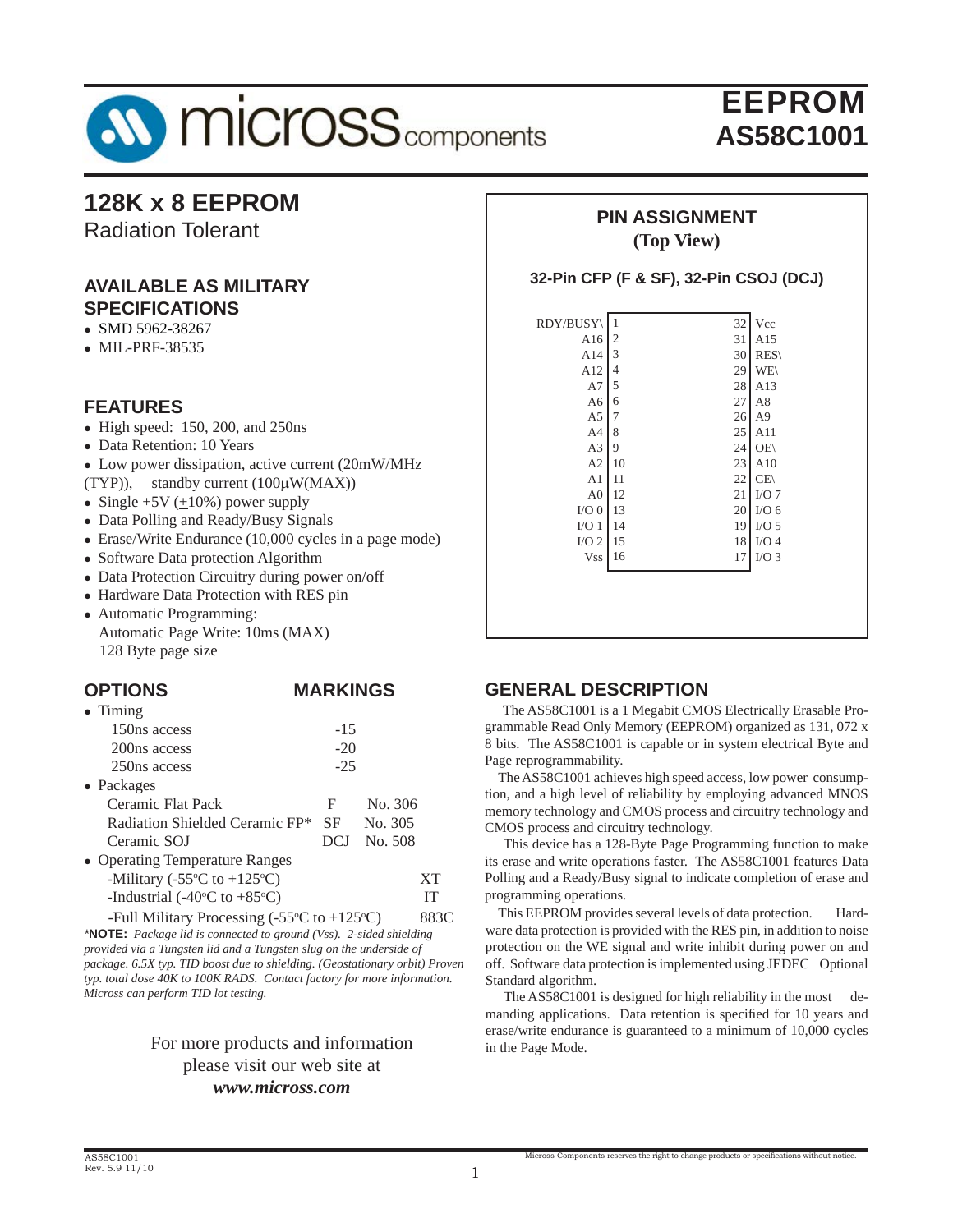

# **FUNCTIONAL BLOCK DIAGRAM**



### **MODE SELECTION**

| <b>MODE</b>                   | <b>CE\</b>        | <b>OE\</b>      | <b>WE\</b>      | <b>RES\</b> | RDY/BUSY\1         | I/O                |
|-------------------------------|-------------------|-----------------|-----------------|-------------|--------------------|--------------------|
| <b>READ</b>                   | $V_{\parallel L}$ | $V_{IL}$        | V <sub>IH</sub> | $V_H$       | High-Z             | $D_{\text{OUT}}$   |
| <b>STANDBY</b>                | $V_{\text{IH}}$   | Χ               | X               | X           | High-Z             | High-Z             |
| <b>WRITE</b>                  | $V_{\parallel L}$ | $V_{\text{IH}}$ | $V_{IL}$        | $V_H$       | High-Z to $V_{OL}$ | $D_{IN}$           |
| <b>DESELECT</b>               | $V_{IL}$          | $V_{\text{IH}}$ | $V_{\text{IH}}$ | $V_H$       | High-Z             | High-Z             |
| <b>WRITE</b>                  | X                 | X               | V <sub>IH</sub> | Χ           | ---                |                    |
| <b>INHIBIT</b>                | X                 | $V_{IL}$        | X               | X           | ---                |                    |
| <b>DATA</b><br><b>POLLING</b> | $V_{IL}$          | $V_{IL}$        | $V_{\text{IH}}$ | $V_H$       | $V_{OL}$           | Data Out<br>(I/O7) |
| <b>PROGRAM</b>                | X                 | Χ               | Χ               | $V_{IL}$    | High-Z             | High-Z             |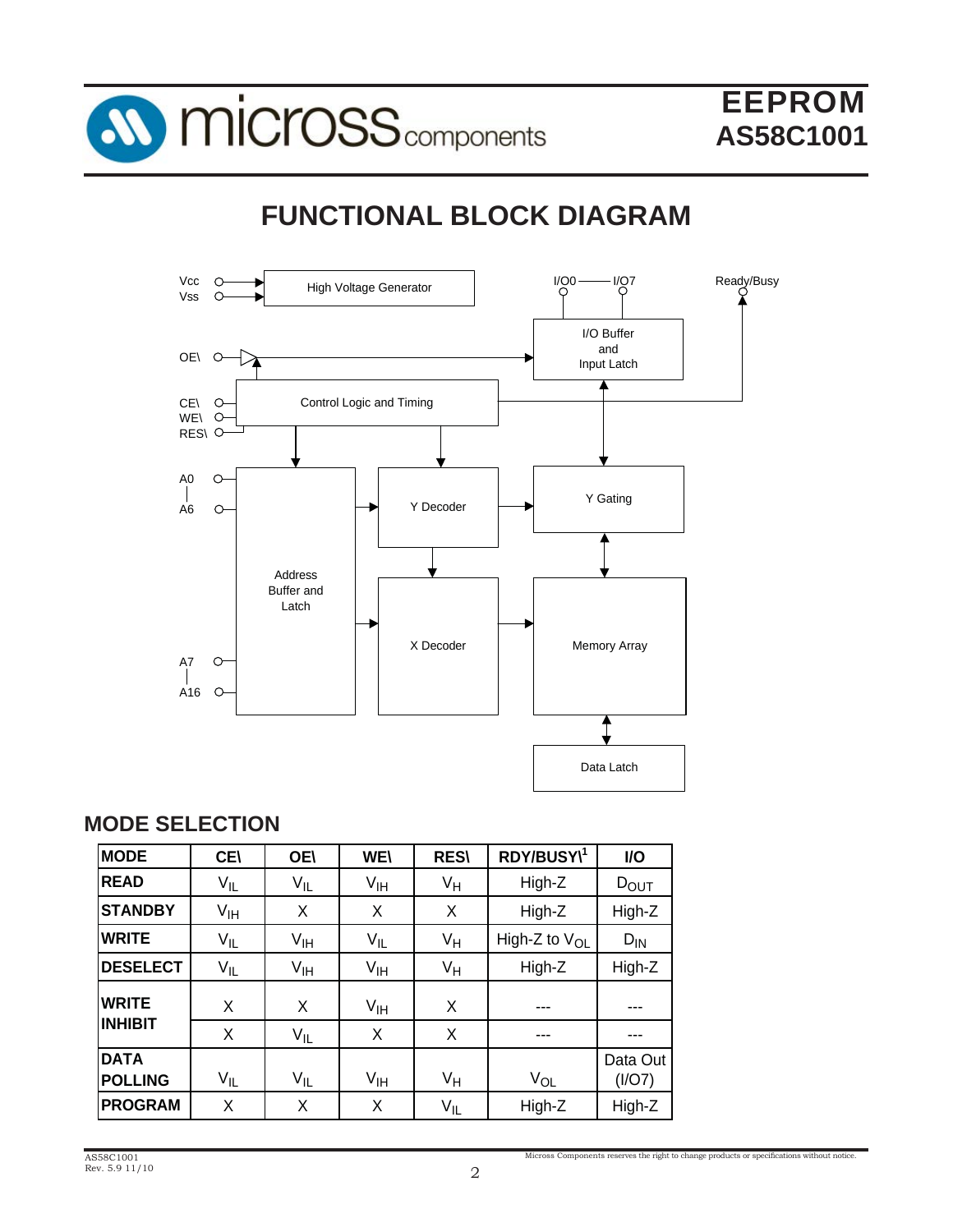

### **FUNCTIONAL DESCRIPTION**

#### **AUTOMATIC PAGE WRITE**

The Page Write feature allows 1 to 128 Bytes of data to be written into the EEPROM in a single cycle and allows the undefined data within 128 Bytes to be written corresponding to the undefined address  $(A_0 \text{ to } A_6)$ . Loading the first Byte of data, the data load window of 30μs opens for the second. In the same manner each additional Byte of data can be loaded within 30μs. In case CE\ and WE\ are kept high for 100μs after data input, the EEPROM enters erase and write automatically and only the input data can be written into the EEPROM. In Page mode the data can be written and accessed  $10^4$  times per page, and in Byte mode  $10^3$  times per Byte.

#### **DATA\ POLLING**

 Data\ Polling allows the status of the EEPROM to be determined. If the EEPROM is set to Read mode during a Write cycle, and inversion of the last Byte of data to be loaded outputs from I/O, to indicate that the EEPROM is performing a Write operation.

#### **WRITE PROTECTION**

(1) Noise protection: Noise on a write cycle will not act as a trigger with a WE\ pulse of less than 20ns.

(2) Write inhibit: Holding OE\ low, WE\ high or CE\ high, inhibits a write cycle during power on/off.

#### **WE\ AND CE\ PIN OPERATION**

 During a write cycle, addresses are latched by the falling edge of WE\ or CE\, and data is latched by the rising edge of WE\ or CE\.

#### **WRITE/ERASE ENDURANCE AND DATA RETENTION**

The endurance with page programming is  $10<sup>4</sup>$  cycles (1%) cumulative failure rate) and the data retention time is more than 10 years when a device is programmed less than  $10<sup>4</sup>$  cycles.

### **DATA PROTECTION**

 To protect the data during operation and power on/off, the AS58C1001 has:

 1. Data protection against Noise on Control Pins (CE\, OE\, WE\) during Operation. During readout or standby, noise on the control pins may act as a trigger and turn the EEPROM to programming mode by mistake. To prevent this phenomenon, the AS58C1001 has a noise cancellation function that cuts noise if its width is 20ns or less in programming mode. Be careful not to allow noise of a width of more than 20ns on the control pins.

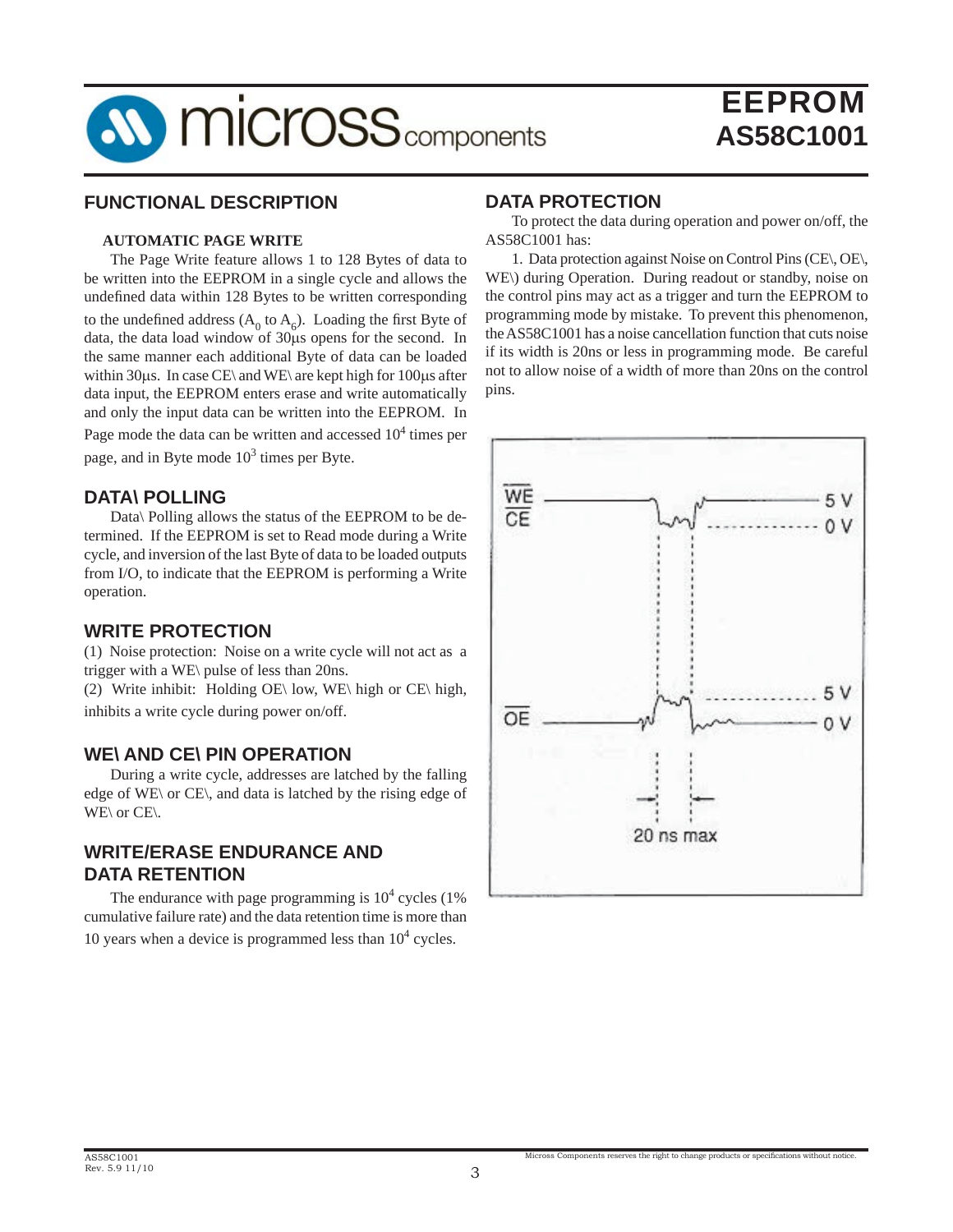



### **FUNCTIONAL DESCRIPTION (continued)**

#### **DATA PROTECTION (continued)**

2. Data protection at Vcc on/off.

 When RES\ is low, the EEPROM cannot be erased and programmed. Therefore, data can be protected by keeping RES\ low when Vcc is switched. RES\ should be high during programming because it does not provide a latch function. When Vcc is turned on or off, noise on the control pins generated by external circuits (CPU, etc.) may turn the EEPROM to programming mode by mistake. To prevent this unintentional programming, the EEPROM must be kept in an unprogrammable, standby or readout state by using a CPU reset signal to RES\ pin.

In addition, when RES\ is kept high at Vcc on/off timing, the input level of control pins (CE\, OE\, WE\) must be held as CE\=Vcc or OE\=LOW or WE\=Vcc level.

#### 3. Software Data Protection

 To protect against unintentional programming caused by noise generated by external circuits, AS58C1001 has a Software data protection function. To initate Software data protection mode, 3 bytes of data must be input, followed by a dummy write cycle of any address and any data byte. This exact sequence switches the device into protection mode.

| <b>Write Address</b> | <b>Write Data</b><br>(Normal Data Input) |
|----------------------|------------------------------------------|
| 5555                 | A A                                      |
| 2AAA                 | 55                                       |
| 5555                 |                                          |

 The Software data protection mode can be cancelled by inputting the following 6 Bytes. This changes the AS58C1001 to the Non-Protection mode, for normal operation.

| <b>Address</b> | Data |
|----------------|------|
| 5555           | AA   |
|                |      |
| 2AAA           | 55   |
|                |      |
| 5555           | 80   |
|                |      |
| 5555           | Α    |
|                |      |
| 2AAA           | 55   |
|                |      |
| 5555           |      |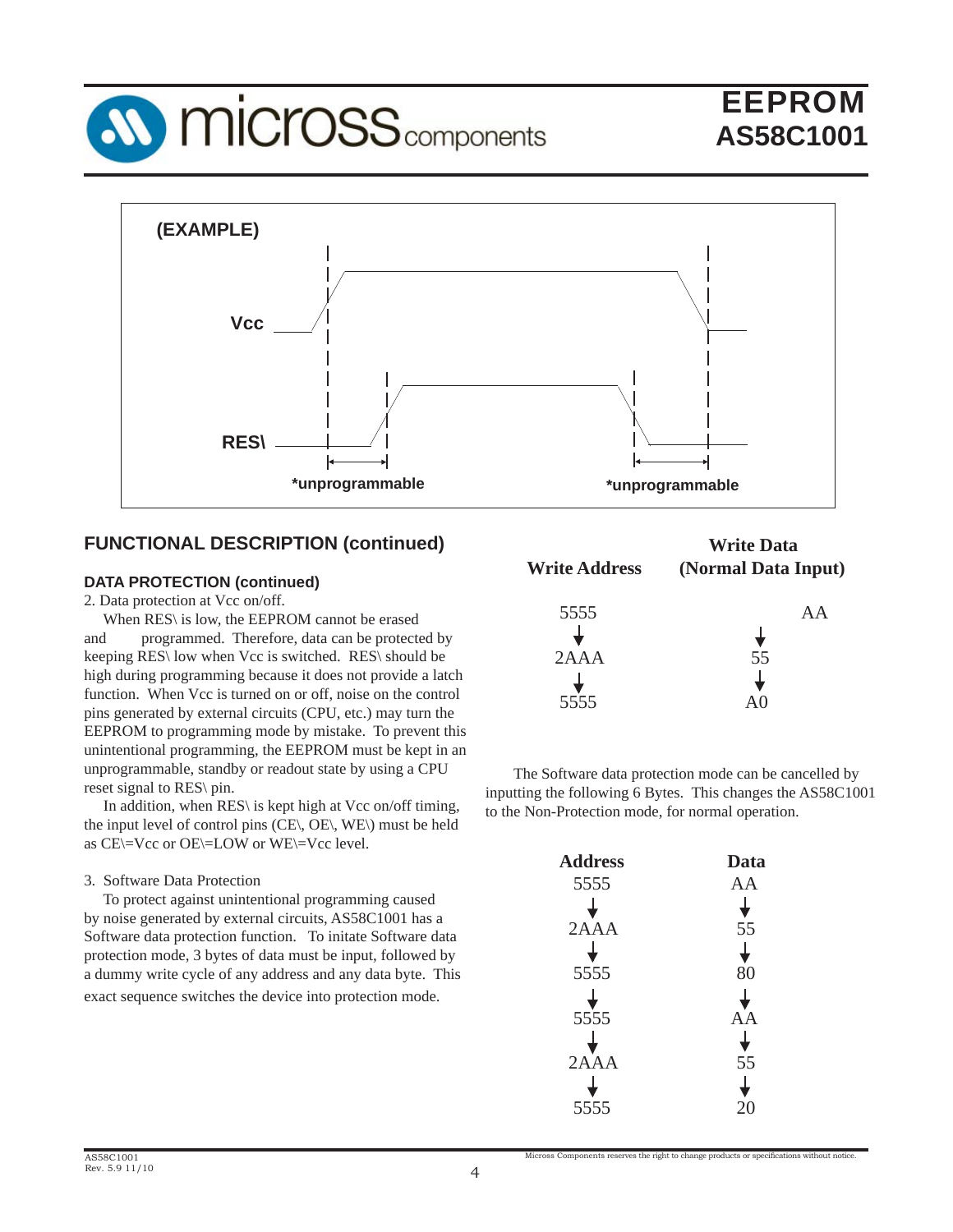

#### **ABSOLUTE MAXIMUM RATINGS\***

\*Stresses greater than those listed under "Absolute Maximum Ratings" may cause permanent damage to the device. This is a stress rating only and functional operation of the device at these or any other conditions above those indicated in the operation section of this specification is not implied. Exposure to absolute maximum rating conditions for extended periods may affect reliability.

\*\* Junction temperature depends upon package type, cycle time, loading, ambient temperature and airflow.

### **ELECTRICAL CHARACTERISTICS AND RECOMMENDED DC OPERATING CONDITIONS**

(-55°C ≤ T<sub>A</sub> ≤ 125°C; Vcc = 5V <u>+</u>10%)

| <b>PARAMETER</b>                         | <b>CONDITION</b>                            | <b>SYMBOL</b>   | <b>MIN</b> | <b>MAX</b>             | <b>UNITS</b> | <b>NOTES</b> |
|------------------------------------------|---------------------------------------------|-----------------|------------|------------------------|--------------|--------------|
| Input High (Logic 1) Voltage             |                                             | Vıн             | 2.2        | $V_{\text{CC}}$ + 0.3V |              |              |
| Input Low (Logic 0) Voltage <sup>3</sup> |                                             | V <sub>IL</sub> | $-0.3$     | 0.8                    |              |              |
| Input Voltage (RES\ Pin)                 |                                             | $V_{H}$         | $Vcc-0.5$  | $V_{\text{CC}} + 1.0$  |              |              |
| Input Leakage Current <sup>4</sup>       | $OV < V_{IN} < V_{CC}$                      | ш               | -2         |                        | μA           |              |
| Output Leakage Current                   | Output(s) disabled, $OV < V_{OUT} < V_{CC}$ | ILO             | $-2$       |                        | μA           |              |
| Output High Voltage                      | $I_{OH} = -400 \mu A$                       | V <sub>он</sub> | 2.4        |                        |              |              |
| Output Low Voltage                       | $I_{\Omega}$ = 2.1 mA                       | $V_{OL}$        |            | 0.4                    |              |              |

|                                    |                                                                     |            |       | <b>MAX</b> |       |    |                    |
|------------------------------------|---------------------------------------------------------------------|------------|-------|------------|-------|----|--------------------|
| <b>PARAMETER</b>                   | <b>CONDITIONS</b>                                                   | <b>SYM</b> | $-15$ | $-20$      | $-25$ |    | <b>UNITS NOTES</b> |
| Power Supply Current:<br>Operating | $I_{\text{OUT}}$ =OmA, Vcc = 5.5V<br>Cycle= $1\mu$ S, Duty= $100\%$ |            | 20    | 20         | 20    | mA |                    |
|                                    | $I_{\text{OUT}}$ =OmA, Vcc = 5.5V<br>Cycle=MIN, Duty=100%           | $I_{CC3}$  | 65    | 55         | 50    |    |                    |
| Power Supply Current:<br>Standby   | $CE=Vec$ , $Vec = 5.5V$                                             | ICC1       | 350   | 350        | 350   | μA |                    |
|                                    | $CE=V_{IH}$ , Vcc = 5.5V                                            | ICC2       | 3     | 3          | 3     | mA |                    |

## **CAPACITANCE**

| <b>PARAMETER</b>   | <b>CONDITIONS</b>              | <b>SYMBOL</b> | <b>MAX</b> | <b>UNITS</b> | <b>NOTES</b> |
|--------------------|--------------------------------|---------------|------------|--------------|--------------|
| Input Capacitance  | $T_A = 25^{\circ}C$ , f = 1MHz | $\sim$<br>ᅛ៲៷ |            | рF           |              |
| Output Capactiance | $V_{IN} = 0$                   | Co            | $\sim$     | pF           |              |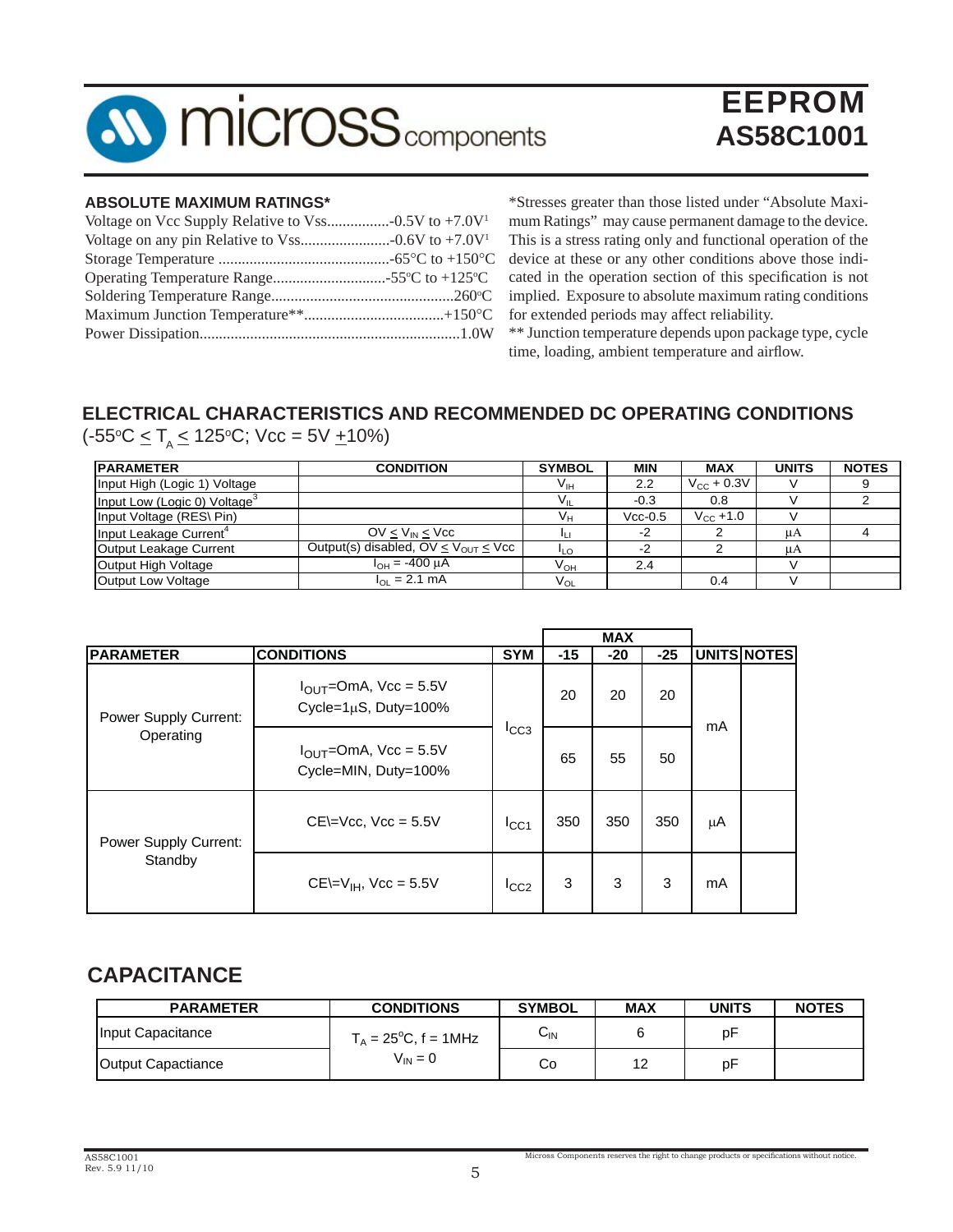

## **AC ELECTRICAL CHARACTERISTICS FOR READ OPERATION** (-55o C < TC < 125o C; Vcc = 5V +10%)

Test Conditions

• Input Pulse Levels: 0.0V to 3.0V

- Input rise and fall times:  $\leq$  20ns
- 

• Output Load: 1 TTL Gate +100pF (including scope and jig)

• Reference levels for measuring timing:  $1.5V$ ,  $1.5V$ 

| <b>ITEM DESCRIPTION</b>       | <b>TEST CONDITION</b>                       | ISYMBOL          |            | $-15$      |     | -25<br>-20   |            |            | <b>UNITS</b> |
|-------------------------------|---------------------------------------------|------------------|------------|------------|-----|--------------|------------|------------|--------------|
|                               |                                             |                  | <b>MIN</b> | <b>MAX</b> | MIN | <b>MAX</b>   | <b>MIN</b> | <b>MAX</b> |              |
| Address Access Time           | CE\=OE\=V∥ WE\=V <sub>IH</sub>              | $I_{\text{ACC}}$ | man a      | 150        | --  | 200          | ---        | 250        | ns           |
| Chip Enable Access Time       | OE\=V <sub>II</sub> WE\=V <sub>IH</sub>     | দে               |            | 150        |     | 200          |            | 250        | ns           |
| Output Enable Acess Time      | $CE=V_{\parallel} WE=V_{\parallel}$         | t⊙F              | 10         | 75         | 10  | 75           | 10         | 75         | ns           |
| Output Hold to Address Change | CE\=OE\=V <sub>II</sub> WE\=V <sub>IH</sub> | ιсн              |            | --         | 0   | <b>COLOR</b> | 0          |            | ns           |
|                               | CE\=V <sub>I</sub> WE\=V <sub>IH</sub>      | tn⊧              |            | 50         | 0   | 50           |            | 50         | ns           |
| Output Disable to High-Z      | CE\=OE\=V <sub>II</sub> WE\=V <sub>IH</sub> | $V_{\text{DFR}}$ |            | 350        | 0   | 350          |            | 350        | ns           |
| <b>RES\</b> to Output Delay   | CE∖=OE∖=V∥ WE∖=V <sub>H</sub>               | IRR              |            | 450        | 0   | 450          |            | 450        | ns           |

## **AC ELECTRICAL CHARACTERISTICS FOR SOFTWARE DATA PROTECTION CYCLE OPERATION**

| <b>PARAMETER</b>     | <b>SYMBOL</b>    | <b>MIN</b> | <b>MAX</b> | <b>UNITS</b> |
|----------------------|------------------|------------|------------|--------------|
| Byte Load Cycle Time | $I_{\text{BLC}}$ | 0.55       | 30         | uS           |
| Write Cycle Time     | <b>WC</b>        |            | $- - -$    | mS           |

## **AC ELECTRICAL CHARACTERISTICS FOR DATA\ POLLING OPERATION**

| <b>PARAMETER</b>                  | <b>SYMBOL</b>            | <b>MIN</b> | <b>MAX</b> | <b>UNITS</b> |
|-----------------------------------|--------------------------|------------|------------|--------------|
| Output Enable Hold Time           | $\mathfrak{r}_{\sf OEH}$ |            | ---        | ns           |
| Output Enable to Write Setup Time | $I_{\text{OES}}$         |            | $- - -$    | ns           |
| <b>Write Start Time</b>           | ≀Dw                      | 150        | $- - -$    | ns           |
| <b>Write Cycle Time</b>           | <b>TWC</b>               | $- - -$    | 10         | ms           |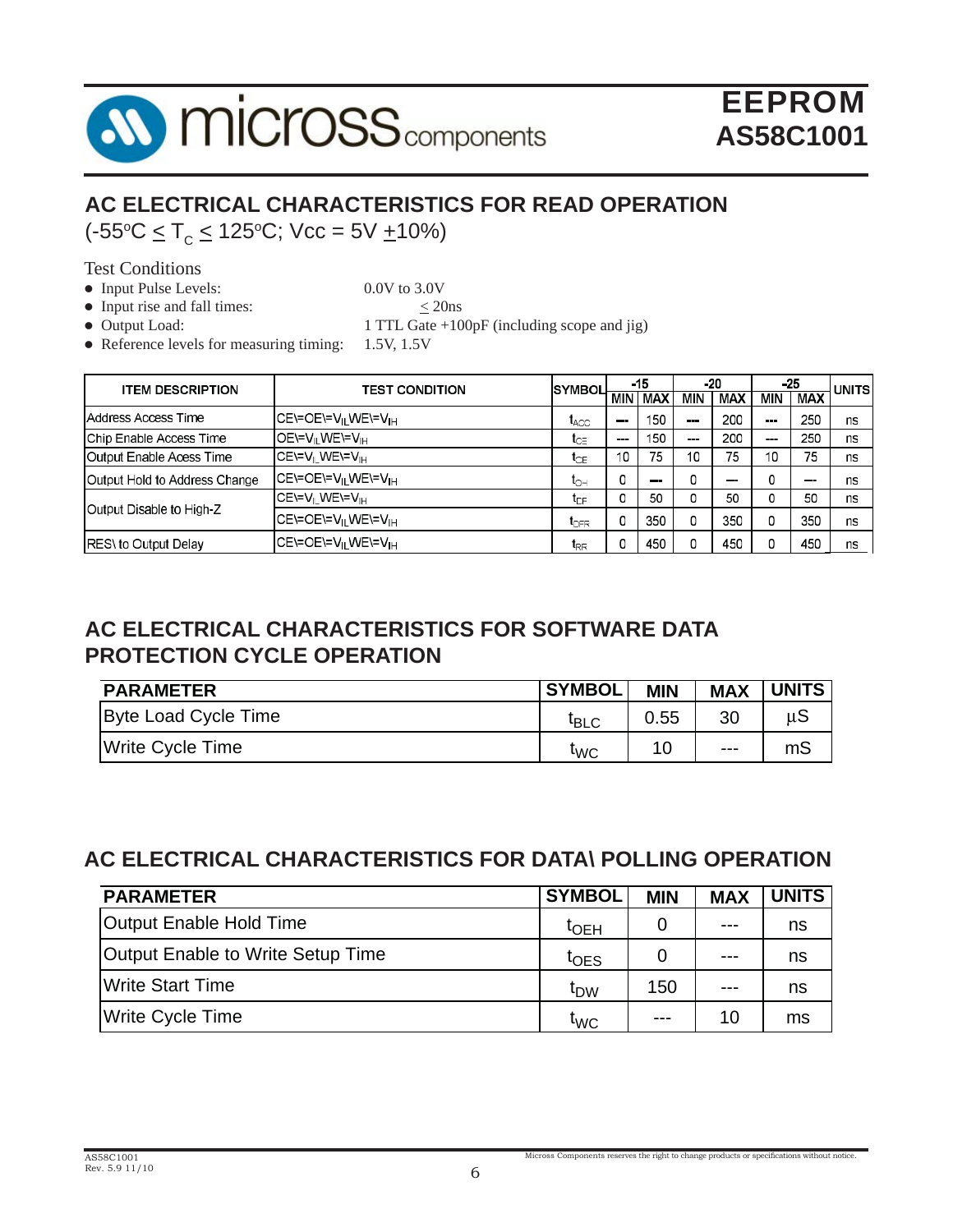

## **AC ELECTRICAL CHARACTERISTICS FOR PAGE ERASE AND PAGE WRITE OPERATIONS**

| <b>PARAMETER</b>                        | <b>SYMBOL</b>              | <b>MIN</b> | <b>MAX</b> | <b>UNITS</b> |
|-----------------------------------------|----------------------------|------------|------------|--------------|
| <b>Address Setup Time</b>               | $t_{AS}$                   | 0          |            | ns           |
| <b>Write Enable to Write Setup Time</b> | 8<br>$t_{\text{WS}}$       | 0          | ---        | ns           |
| <b>Chip Enable to Write Setup Time</b>  | $\overline{7}$<br>$t_{CS}$ | 0          |            | ns           |
| <b>Write Pulse Width</b>                | $t_{\mathsf{WP}}$          | 250        |            | ns           |
|                                         | 9<br>$t_{\text{CW}}$       | 250        |            | ns           |
| <b>Address Hold Time</b>                | $t_{AH}$                   | 150        | ---        | ns           |
| Data Setup Time                         | $t_{DS}$                   | 100        |            | ns           |
| Data Hold Time                          | $t_{DH}$                   | 10         |            | ns           |
| Write Enable Hold Time                  | $\overline{8}$<br>$t_{WH}$ | 0          |            | ns           |
| <b>Chip Enable Hold Time</b>            | $t_{CH}$                   | 0          |            | ns           |
| Out Enable to Write Setup Time          | $t_{\text{OES}}$           | 0          |            | ns           |
| <b>Output Enable Hold Time</b>          | $t_{\text{OEH}}$           | 0          |            | ns           |
| Data Latch Time                         | $t_{DL}$                   | 200        |            | ns           |
| Write Cycle Time                        | $t_{\text{WC}}$            | 10         |            | ms           |
| <b>Byte Load Window</b>                 | $t_{\text{BL}}$            | 100        |            | $\mu$ s      |
| <b>Byte Load Cycle</b>                  | $t_{\text{BLC}}$           | 0.55       | 30         | $\mu$ s      |
| <b>Time to Device Busy</b>              | $t_{DB}$                   | 120        | ----       | ns           |
| <b>RES\</b> to Write Setup Time         | $t_{\mathsf{RP}}$          | 100        |            | $\mu$ s      |
| Vcc to RES\ Setup Time                  | 11<br>t <sub>RES</sub>     | 1          |            | $\mu$ s      |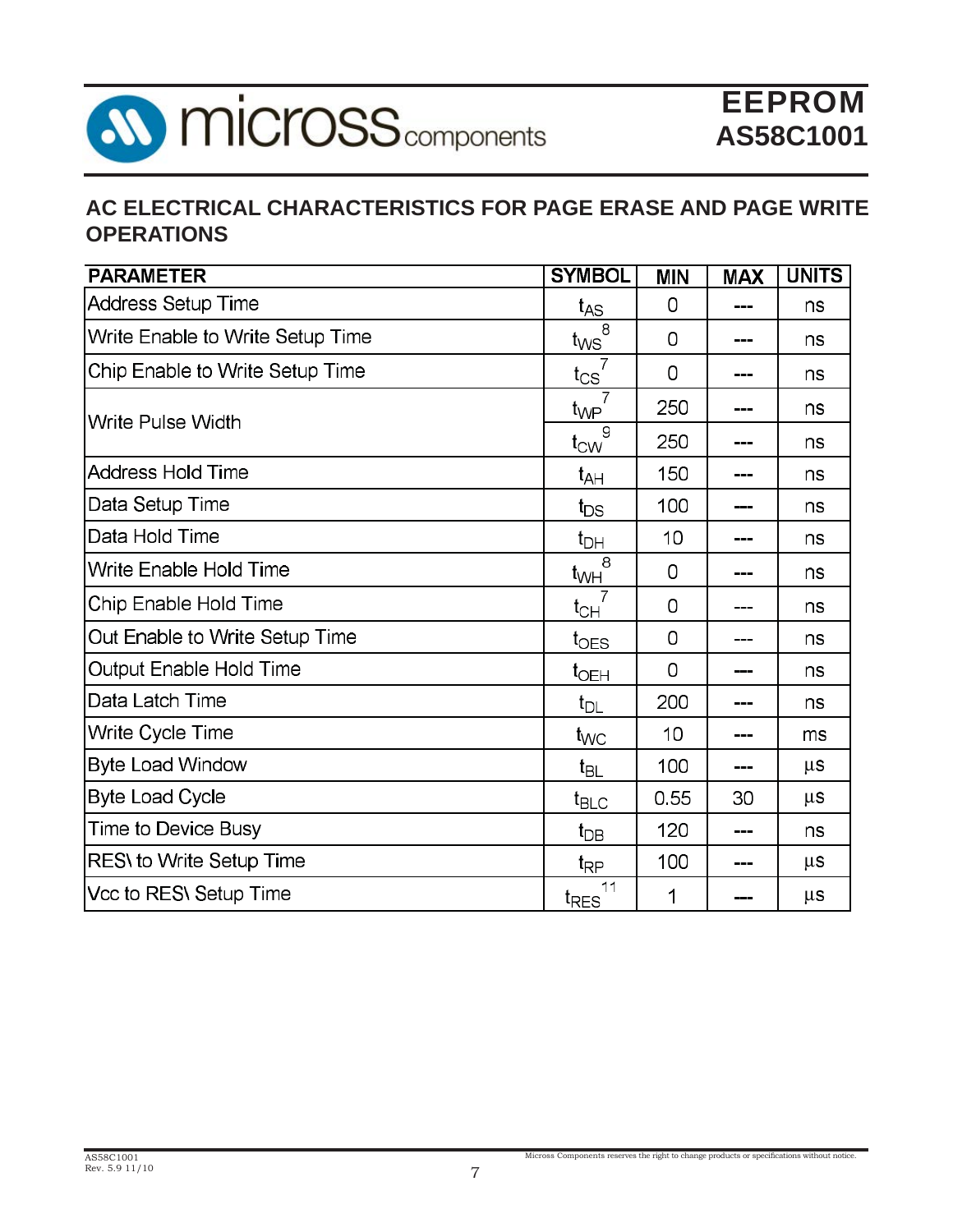

### **AC ELECTRICAL CHARACTERISTICS FOR BYTE ERASE AND BYTE WRITE OPERATIONS**

| <b>PARAMETER</b>                | <b>SYMBOL</b>          | <b>MIN</b>     | <b>MAX</b> | <b>UNITS</b> |
|---------------------------------|------------------------|----------------|------------|--------------|
| <b>Address Setup Time</b>       | $t_{AS}$               | $\overline{0}$ | ---        | ns           |
| Chip Enable to Write Setup Time | $t_{\text{CS}}$        | $\overline{0}$ |            | ns           |
| Write Pulse Width               | -8<br>$t_{\text{CW}}$  | 250            | ---        | ns           |
|                                 | $t_{WP}$               | 250            |            | ns           |
| <b>Address Hold Time</b>        | t <sub>AH</sub>        | 150            |            | ns           |
| Data Setup Time                 | $t_{DS}$               | 100            | ---        | ns           |
| Data Hold Time                  | $t_{DH}$               | 10             |            | ns           |
| Chip Enable Hold Time           | $t_{CH}$               | 0              | ---        | ns           |
| Out Enable to Write Setup Time  | $t_{\text{OES}}$       | $\overline{0}$ |            | ns           |
| <b>Output Enable Hold Time</b>  | t <sub>OEH</sub>       | 0              |            | ns           |
| Write Cycle Time                | $t_{WC}$               | 10             | ---        | ms           |
| <b>Byte Load Window</b>         | $t_{BL}$               | 100            |            | $\mu$ S      |
| <b>Time to Device Busy</b>      | $t_{DB}$               | 120            | ---        | ns           |
| RES\ to Write Setup Time        | $t_{RP}$               | 100            |            | $\mu$ S      |
| Vcc to RES\ Setup Time          | 10<br>t <sub>RES</sub> | 1              |            | μS           |

#### **AC TEST CONDITIONS**



**Figure 1 OUTPUT LOAD EQUIVALENT**

#### **NOTES:**

- 1. Relative to Vss
- 2.  $V_{IN}$  min = -3.0V for pulse widths  $\leq$ 50ns
- 3.  $V_{II}$  min = -1.0V for pulse widths  $\leq$ 50ns
- 4. I<sub>IL</sub> on RES\ = 100ua MAX
- 5.  $t_{OF}$  is defined as the time at which E the output becomes and open circuit and data is no longer driven.
- 6. Use this device in longer cycle than this value
- 7. WE\ controlled operation
- 8. CE\ controlled operation
- 9. RES\ pin  $V_H$  is  $V_H$
- 10. Reference only, not tested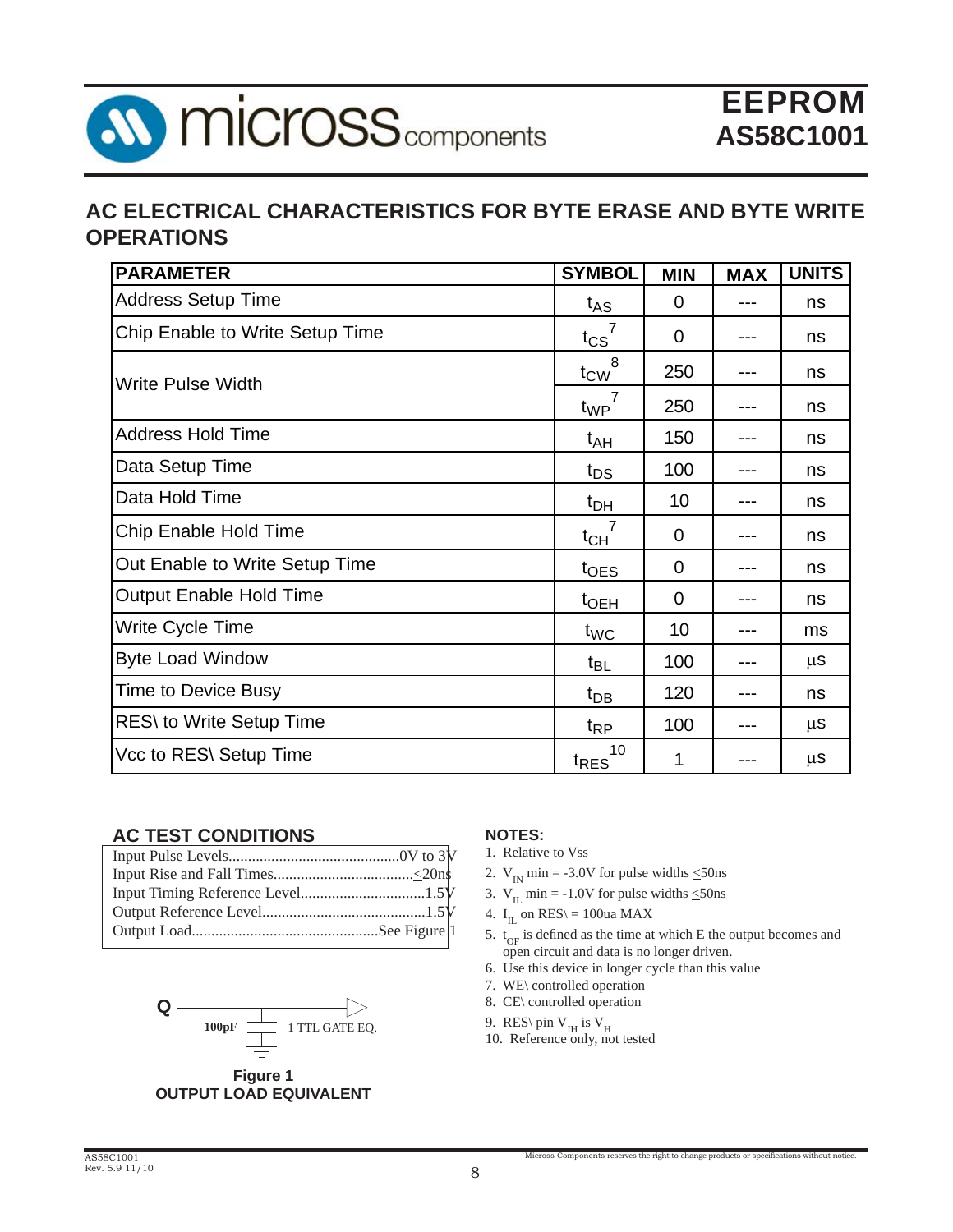



**SOFTWARE DATA PROTECTION TIMING WAVEFORM** (protection mode)



**SOFTWARE DATA PROTECTION TIMING WAVEFORM** (non-protection mode)

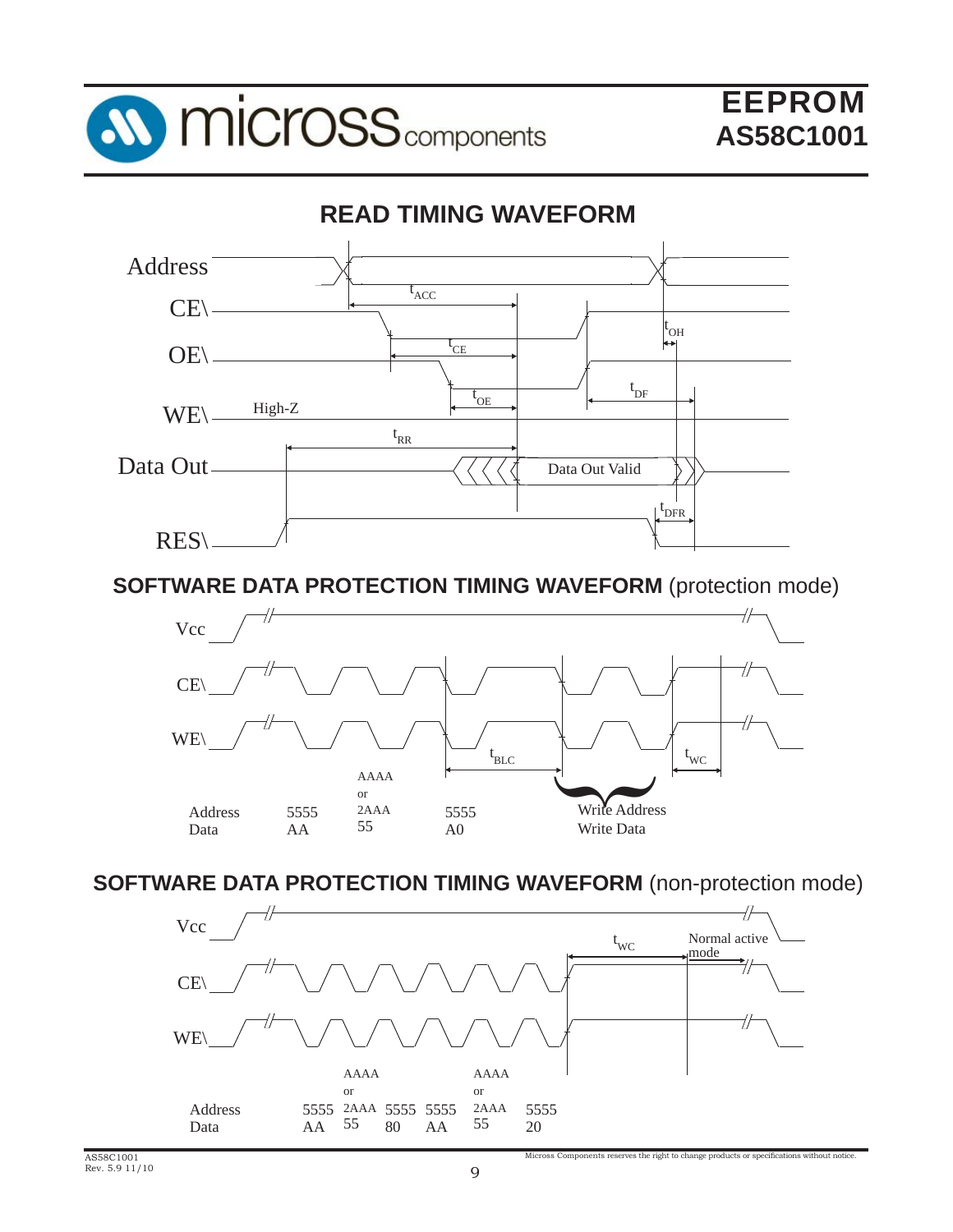

# **DATA\ POLLING TIMING WAVEFORM**



## **TOGGLE BIT WAVEFORM**



In transition from HI to LOW or LOW to HI.

Micross Components reserves the right to change products or specifications without notice.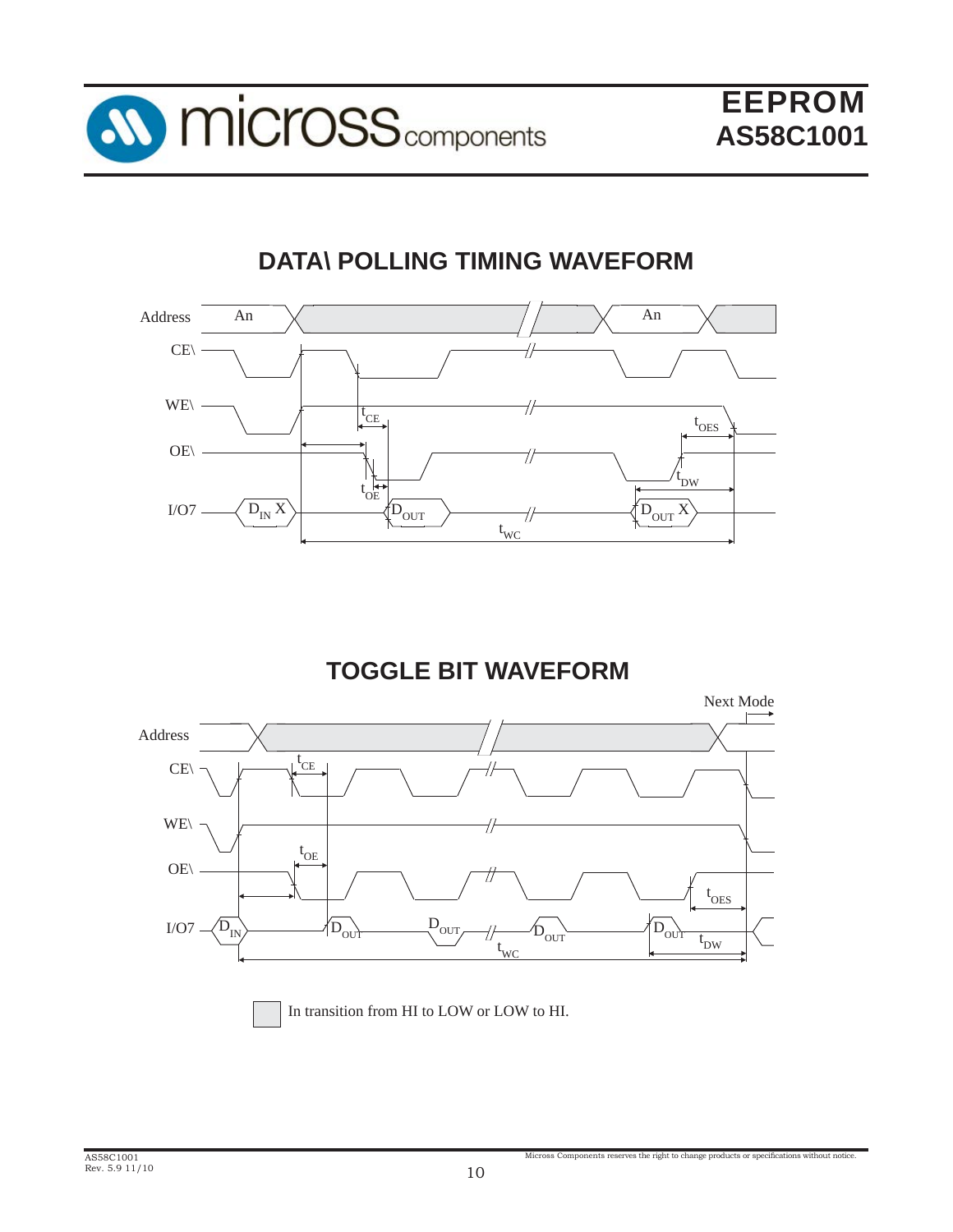

## **PAGE WRITE TIMING WAVEFORM** (WE\ CONTROLLED)

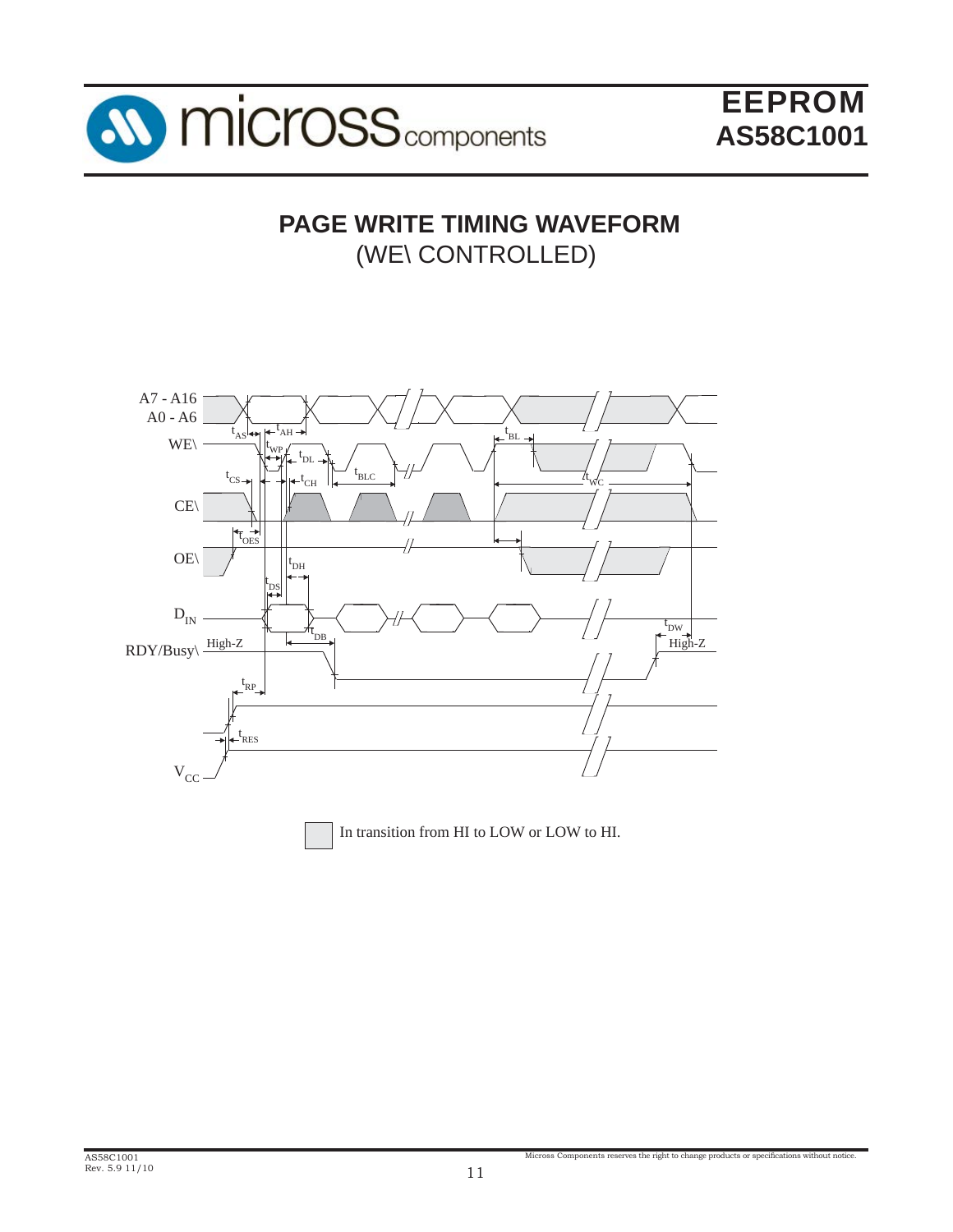

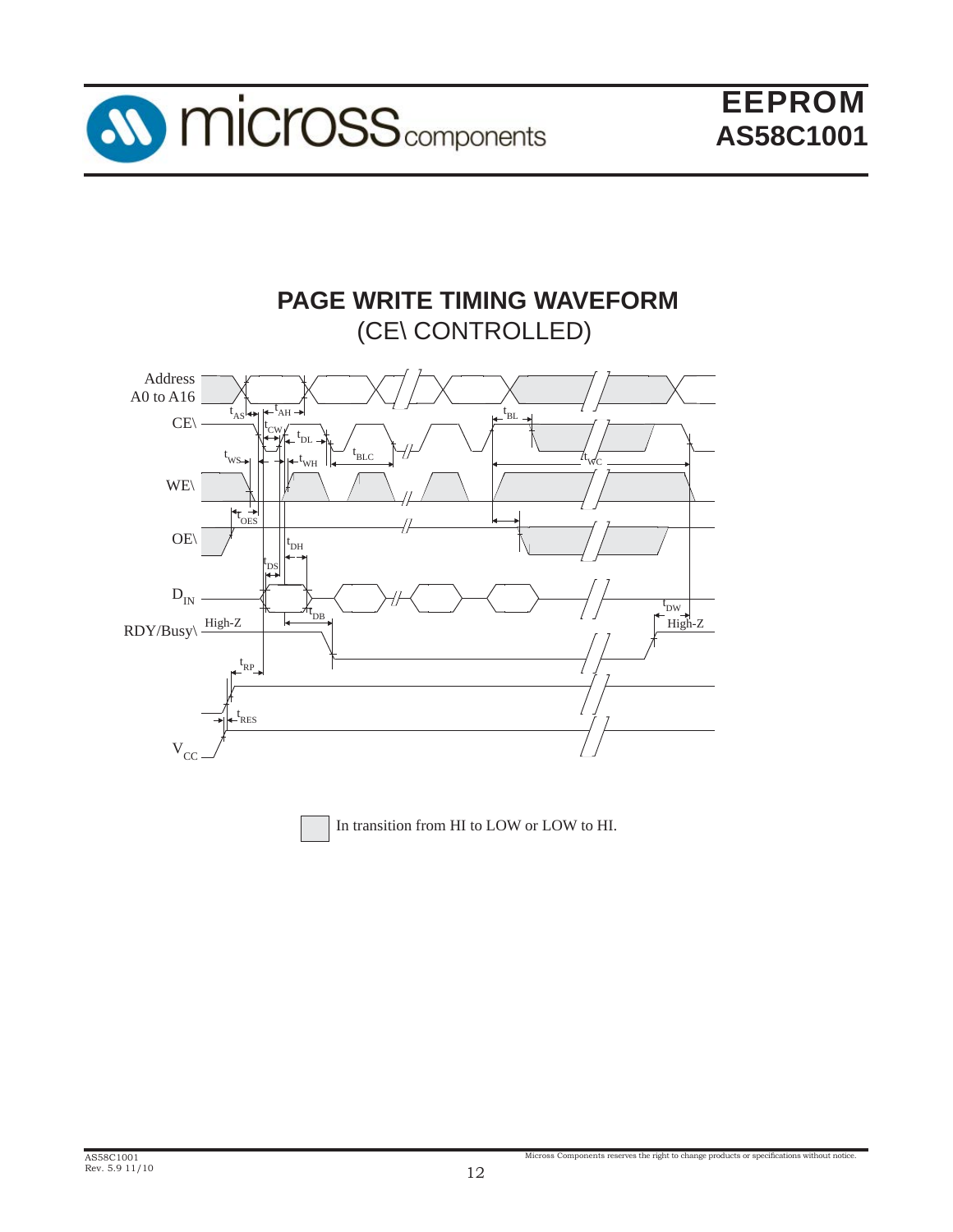

# **BYTE WRITE TIMING WAVEFORM** (WE\ CONTROLLED)

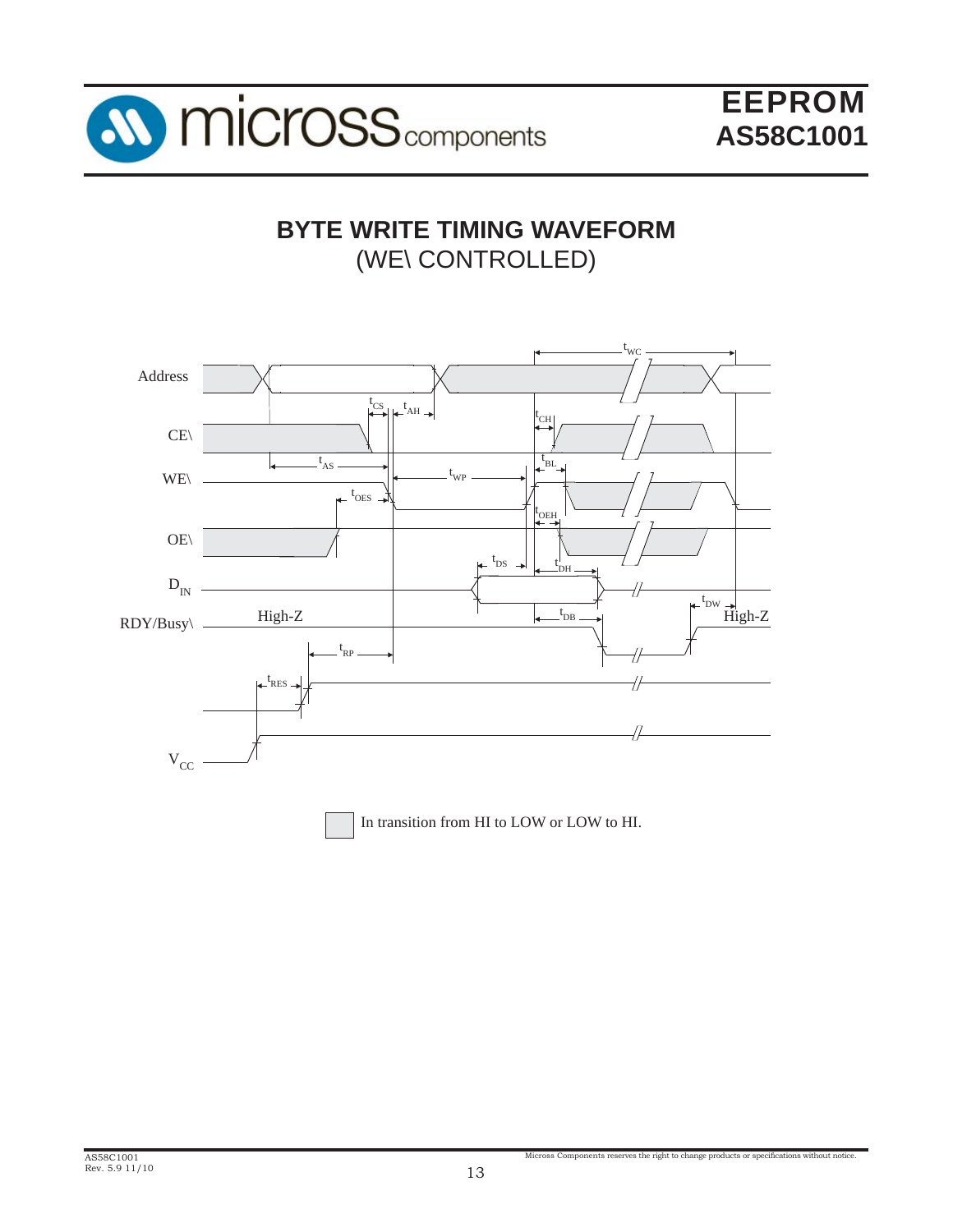

## **BYTE WRITE TIMING WAVEFORM** (CE\ CONTROLLED)

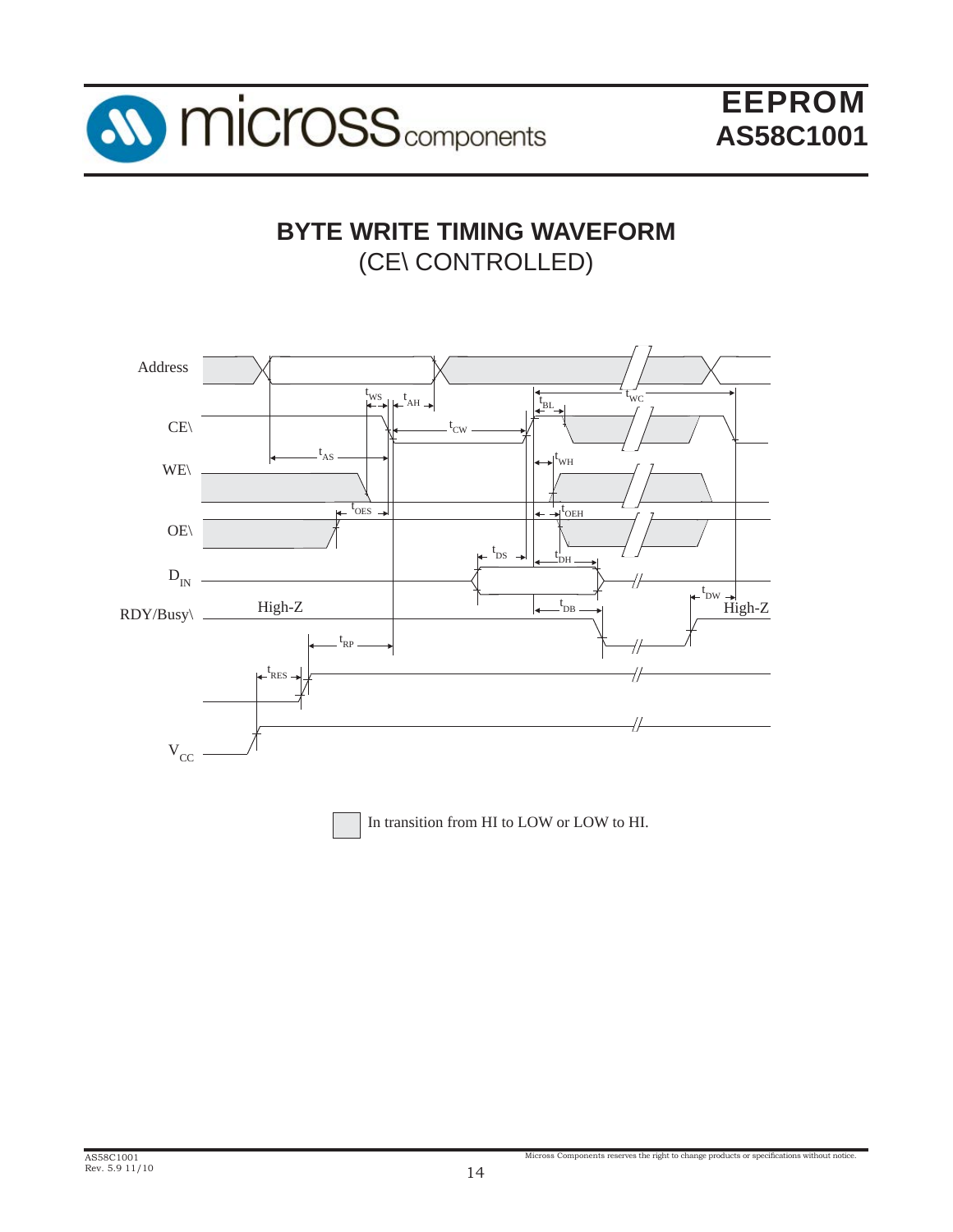

## **MECHANICAL DEFINITIONS\***

**Micross Case #305 (Package Designator SF) SMD # 5962-38267, Case Outline N**









|                | <b>SMD SPECIFICATIONS</b> |            |  |  |
|----------------|---------------------------|------------|--|--|
| <b>SYMBOL</b>  | <b>MIN</b>                | <b>MAX</b> |  |  |
| A              | 0.125                     | 0.150      |  |  |
| A <sub>1</sub> | 0.090                     | 0.110      |  |  |
| b              | 0.015                     | 0.019      |  |  |
| C              | 0.003                     | 0.007      |  |  |
| D              | 0.810                     | 0.830      |  |  |
| D1             | 0.775                     | 0.785      |  |  |
| D <sub>2</sub> | 0.745                     | 0.755      |  |  |
| F.             | 0.425                     | 0.445      |  |  |
| E1             | 0.290                     | 0.310      |  |  |
| е              | 0.045                     | 0.055      |  |  |
| н              | 1.000                     | 1.100      |  |  |
|                | 0.290                     | 0.310      |  |  |
| ړ              | 0.026                     | 0.037      |  |  |

*\*All measurements are in inches.*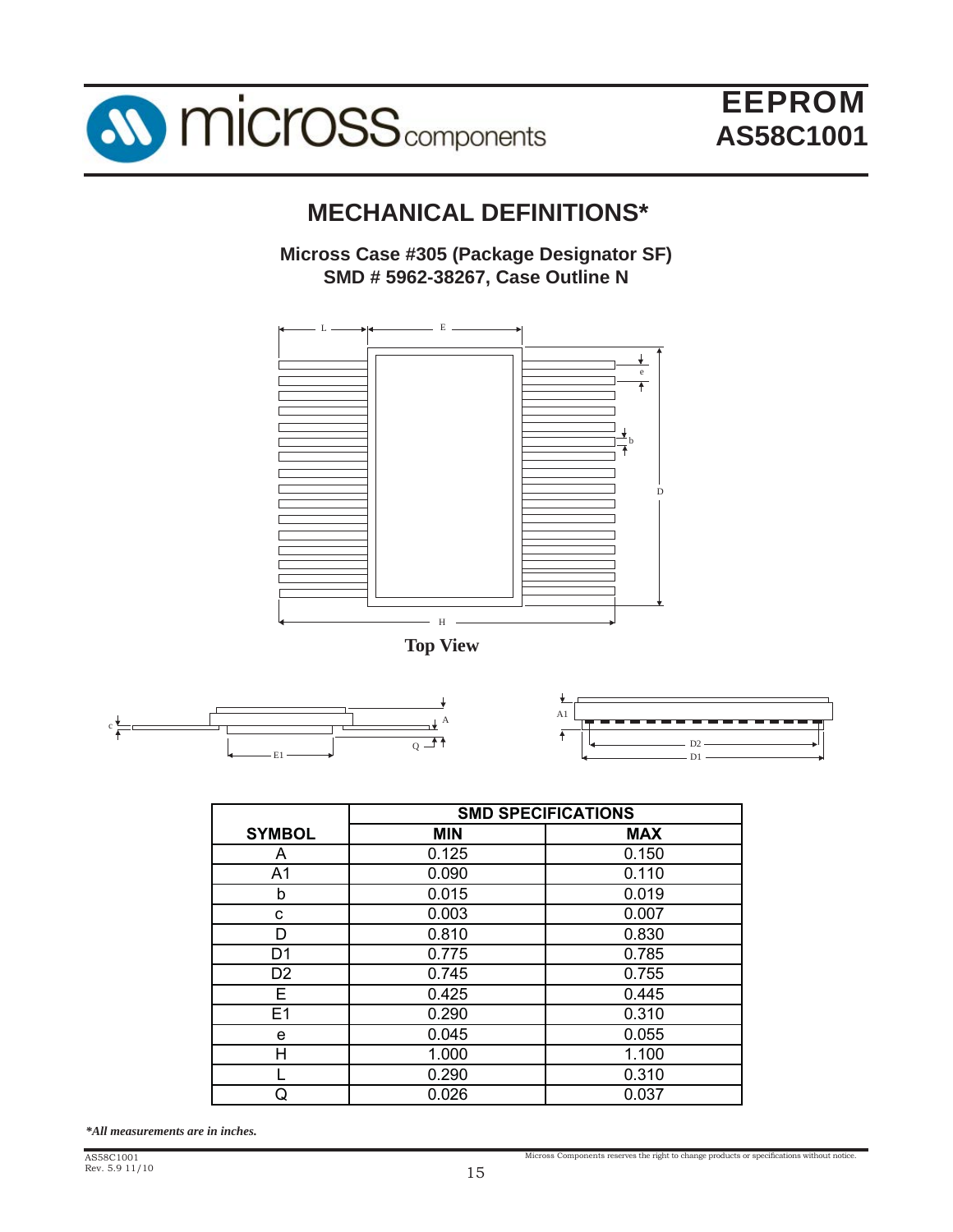

## **MECHANICAL DEFINITIONS\***

### **Micross Case #306 (Package Designator F) SMD # 5962-38267, Case Outline M**



|                | <b>SMD SPECIFICATIONS</b> |            |  |
|----------------|---------------------------|------------|--|
| <b>SYMBOL</b>  | <b>MIN</b>                | <b>MAX</b> |  |
| A              | 0.097                     | 0.123      |  |
| A1             | 0.090                     | 0.110      |  |
| b              | 0.015                     | 0.019      |  |
| с              | 0.003                     | 0.007      |  |
| D              | 0.810                     | 0.830      |  |
| D <sub>2</sub> | 0.745                     | 0.755      |  |
| Е              | 0.425                     | 0.445      |  |
| E1             | 0.330                     | 0.356      |  |
| е              | 0.045                     | 0.055      |  |
| н              | 1.000                     | 1.100      |  |
|                | 0.290                     | 0.310      |  |
| С              | 0.026                     | 0.037      |  |



| *All measurements are in inches. |  |  |
|----------------------------------|--|--|
|----------------------------------|--|--|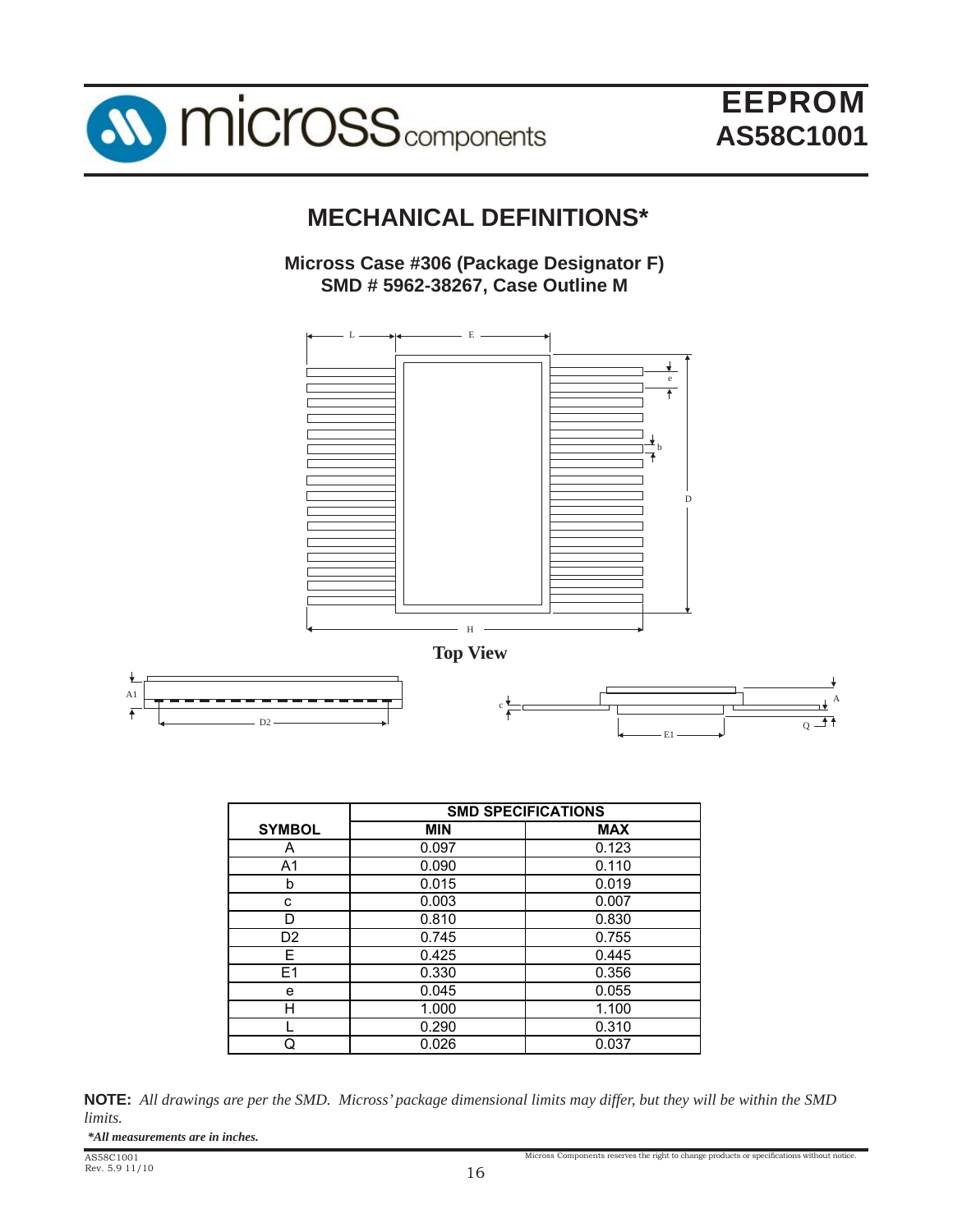



# **MECHANICAL DEFINITIONS\***

**Micross Case #508 (Package Designator DCJ)**



|                | <b>MICROSS PACKAGE SPECIFICATIONS</b> |            |  |  |
|----------------|---------------------------------------|------------|--|--|
| <b>SYMBOL</b>  | <b>MIN</b>                            | <b>MAX</b> |  |  |
| ΙA             | 0.132                                 | 0.142      |  |  |
| A1             | 0.076                                 | 0.086      |  |  |
| A2             | 0.018                                 | 0.028      |  |  |
| B              | 0.018                                 | 0.032      |  |  |
| $\mathsf b$    | 0.015                                 | 0.019      |  |  |
| ID             | 0.816                                 | 0.834      |  |  |
| D <sub>1</sub> | 0.745                                 | 0.755      |  |  |
| E              | 0.430                                 | 0.440      |  |  |
| E1             | 0.465                                 | 0.485      |  |  |
| E <sub>2</sub> | 0.415                                 | 0.425      |  |  |
| e              | 0.045                                 | 0.055      |  |  |

*\*All measurements are in inches.*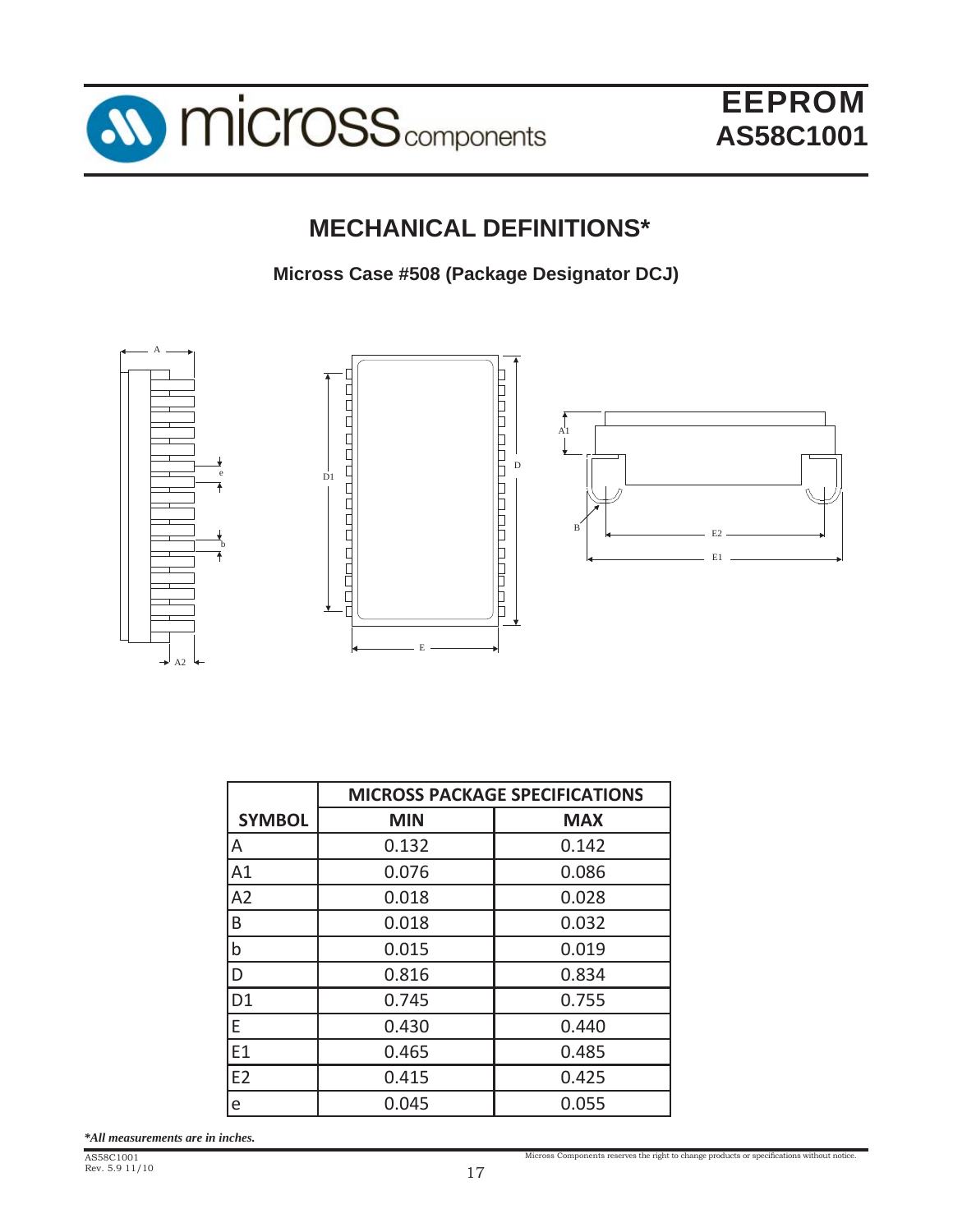

# **ORDERING INFORMATION**

**EXAMPLE:** AS58C1001SF-15/IT

| <b>Device Number</b> | Package<br>$\tau$ ype | <b>Speed</b><br>ns | <b>Process</b> | <b>Device Number</b> | Package<br>Type | <b>Speed</b><br>ns | <b>Proc</b>     |
|----------------------|-----------------------|--------------------|----------------|----------------------|-----------------|--------------------|-----------------|
| AS58C1001            | SF                    | $-15$              | /*             | AS58C1001            |                 | $-15$              | $\overline{1}$  |
| AS58C1001            | SF                    | $-20$              | /*             | AS58C1001            |                 | $-20$              | $\overline{1}$  |
| AS58C1001            | SF                    | $-25$              | /*             | AS58C1001            |                 | $-25$              | $\overline{1*}$ |

#### **EXAMPLE:** AS58C1001F-25/883C

| <b>Process</b> | <b>Device Number</b> | <b>Package</b><br><b>Type</b> | <b>Speed</b><br>ns | <b>Process</b> |
|----------------|----------------------|-------------------------------|--------------------|----------------|
| 1*             | AS58C1001            |                               | $-15$              | /*             |
| 1*             | AS58C1001            |                               | $-20$              |                |
| $1+$           | AS58C1001            |                               | -25                | /*             |

**EXAMPLE:** AS58C1001DCJ-20/IT

| <b>Device Number</b> | Package<br>Type | <b>Speed</b><br>ns | <b>Process</b> |
|----------------------|-----------------|--------------------|----------------|
| AS58C1001            | DCJ             | $-15$              | /*             |
| AS58C1001            | <b>DCJ</b>      | $-20$              | 1*             |
| AS58C1001            | DC.I            | $-25$              | /*             |

### **\*AVAILABLE PROCESSES**

 $IT = Industrial Temperature Range$  $XT = Extended Temperature Range -55°C$  to +125 °C  $883C =$  Full Military Processing

C to  $+85^{\circ}$ C C to  $+125$ <sup>o</sup>C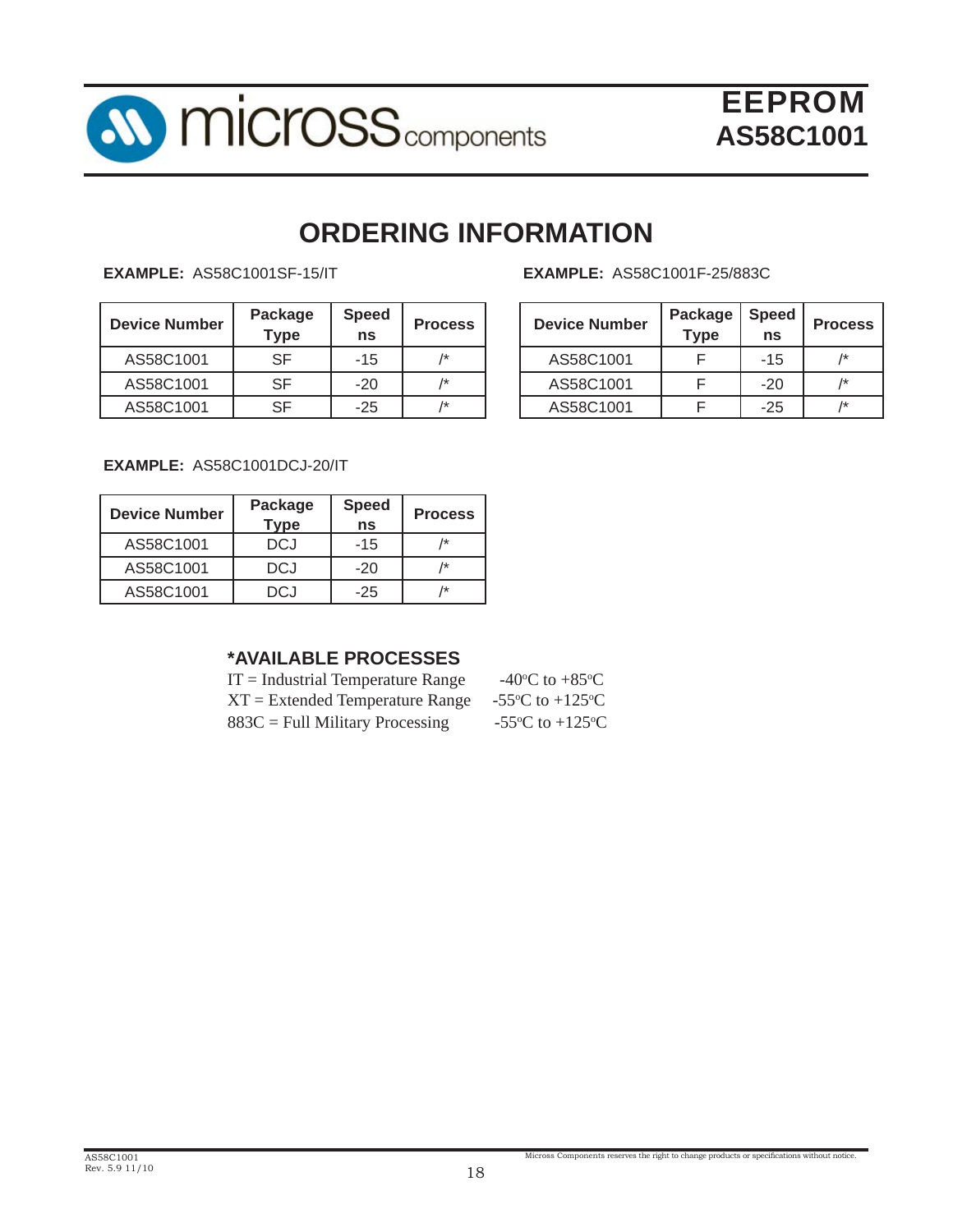

# **MICROSS TO DSCC PART NUMBER**

### **Package Designator F Micross Part # SMD Part#** AS58C1001F-25/883C 5962-3826716QMA AS58C1001F-20/883C 5962-3826717QMA AS58C1001F-15/883C 5962-3826718QMA

### **Package Designator SF**

| <b>SMD Part#</b>                    |
|-------------------------------------|
| 5962-3826716QNA                     |
| 5962-3826717QNA                     |
| AS58C1001SF-15/883C 5962-3826718ONA |
|                                     |

### *Package Designators DCJ not currenly available on the SMD*